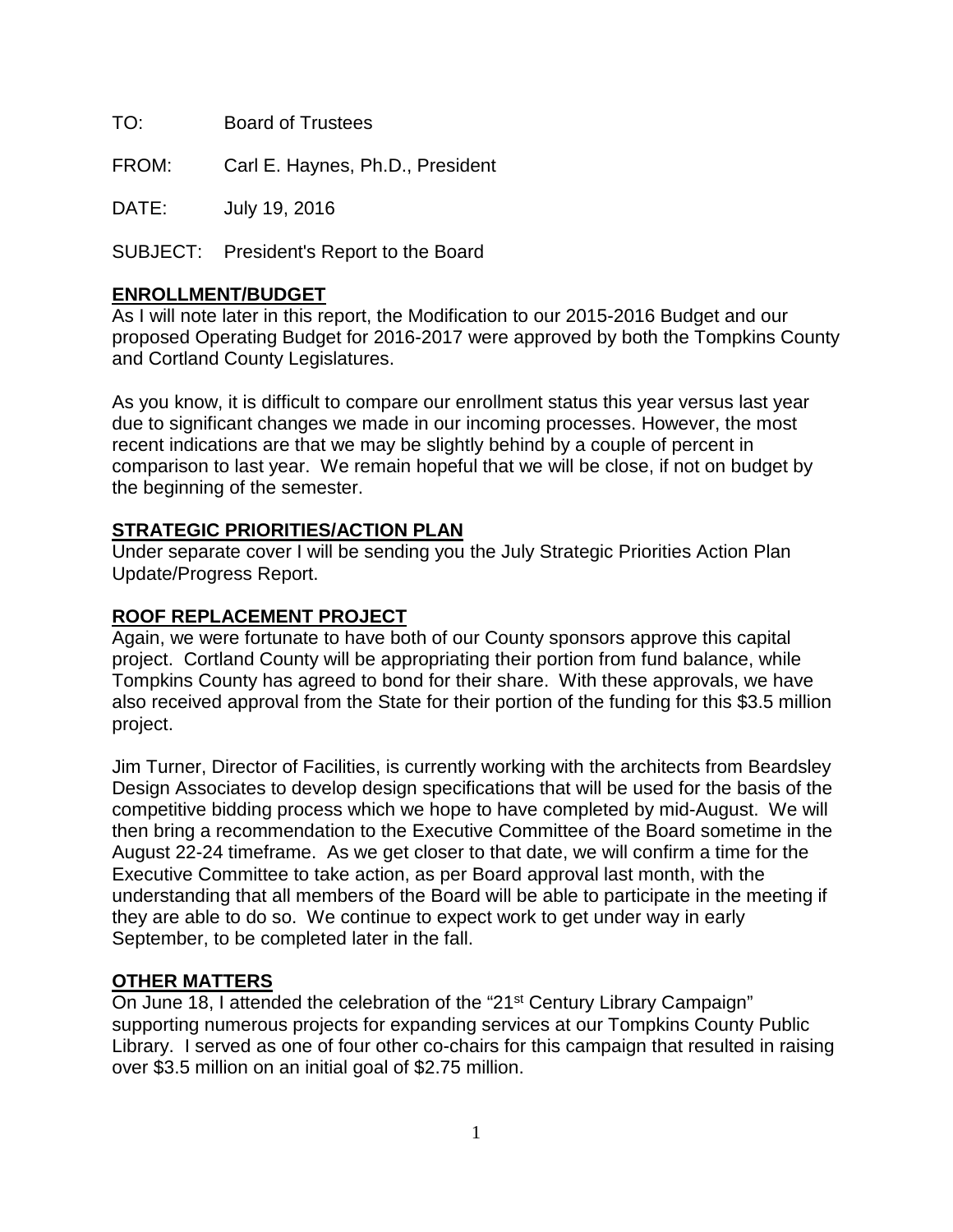On June 20, Executive Council members and I hosted the group of TC3 faculty and staff who participated in the second year of the PEAKS Program (the leadership development program developed in collaboration with Mohawk Valley Community College and Onondaga Community College), to a lunch in the Board Room.

On June 21, I attended the Cortland County Budget and Finance Committee at which time they approved the roof replacement project and the Child Care Center project and agreed to recommend these projects to the full Legislature at their June 23 meeting. Additionally, in supporting the roof replacement project, they agreed to fund their \$647,500 share out of fund balance reserves. The Committee also unanimously agreed to recommend the Modification of the 2015-2016 Operating Budget and the Proposed 2016-2017 Operating Budget resolutions.

Also on June 21, the Tompkins County Budget, Capital, and Personnel Committee recommended and the full Legislature approved the roof replacement resolution, the Child Care Center resolution, the Modified 2015-2016 Operating Budget resolution, and the 2016-2017 Operating Budget resolution. Further, in a separate resolution, the Tompkins County Legislature approved a resolution to bond for the \$1.1 million to support their share of the roof replacement project.

On June 22, I attended the Foundation donor "Thank You" event held at Walden Oaks Golf Course in Cortland. Approximately 40 people attended and heard presentations from Kim Sharpe, Chair of the Nursing Program, and four of our recent May nursing graduates on how meaningful the scholarships were to their success and ability to complete their degree.

On June 23, I attended the Cortland County Legislature where they did vote unanimously in support of the roof replacement resolution, and voted in support of the Child Care Center resolution with one negative vote. The Cortland County Legislature, due to the timing of the public hearing, was unable to act on the Modified 2016-2017 Operating Budget resolution and the 2016-2017 Operating Budget resolution and they agreed to hold a special meeting of the Legislature at 9:00 a.m. on Thursday, June 30, 2016, to act on these two resolutions.

On June 28, I, together with Dean Ryan, hosted Gary Stewart, Director of Community Relations, and Charles Kruzansky, Associate Vice President for Government Relations, at Cornell to a meeting on possible collaborations regarding our lobbying initiatives.

On June 30, as mentioned above, I attended the special meeting of the Cortland County Legislature during which time the Legislature approved our Modified 2015-2016 Operating Budget and our proposed 2016-2017 Operating Budget.

On July 4, the College was closed for the 4<sup>th</sup> of July holiday.